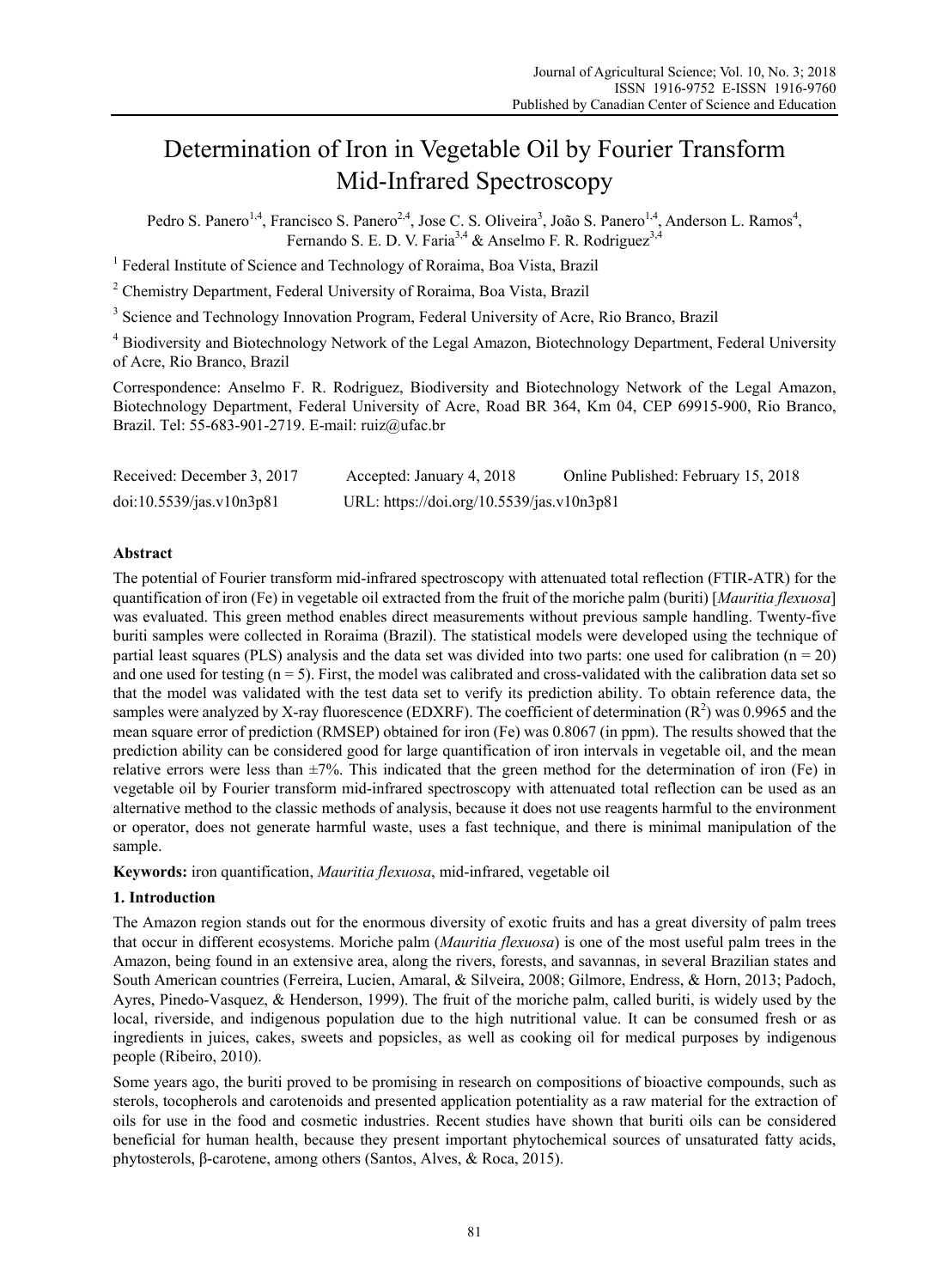Buriti oil is rich in monounsaturated fatty acids and a potential candidate for the prevention of cholesterol called LDL (low-density lipoprotein) (Albuquerque et al., 2005). It also has capacity in antiplatelet activity and inhibition of thrombosis formation and can be used in the prevention of cardiovascular diseases (Fuentes et al., 2013; Webb et al., 2008). Because of its emollient properties, it is used in the cosmetic industry as an adjunct to sun protection formulations (Zanatta, Mitjans, Urgatondo, Rocha-Filho, & Vinardell, 2010). Recent research has shown that buriti oil is a good natural antioxidant, with potential for use in food systems, even at high temperatures (Forero-Doria et al., 2015). Being considered a good source of vitamin E, with a higher concentration than many kinds of cereal and legumes, being able to present high total levels of tocopherols (more than 100%) compared to patauá, mari, tucumã, and inajá oils (Rodrigues, Darnet, & Silva, 2010).

Iron is an essential nutrient for life and primarily acts on the synthesis of red blood cells and transport of oxygen to all cells of the body. However, according to National Iron Supplementation Program (2017), iron deficiency anemia is the largest nutritional deficiency in the world, affecting all social classes, especially children under two years of age and pregnant women. Iron deficiency anemia can have an adverse effect on psychomotor and mental development in children, and the mortality and morbidity of mother and infant during pregnancy (Gibney, Lanham-New, Cassidy, & Vorster, 2009; Oski, 1979; Lozoff, Wolf, & Jimenez, 1996; Almeida et al., 2004).

In view of the harm caused by insufficient iron intake, the labeling of iron content in foods is important, however, food products need to be inspected more quickly and efficiently.

In the literature, many conventional methods for scientific research are not green, because they produce harmful residues during and after analytical processes. The determination of the mineral elements in food is commonly done using atomic spectroscopy, however, the sample needs to be mineralized and then converted into solution. For this, methodologies involving the use of strong acids and other reagents are required, and, unfortunately, this process time-consuming, cost energy, and generating a lot of waste. On the other hand, nowadays scientists are aiming to development of methodologies that can reduce or eliminate reagent consumption and minimize working time through highly efficient analyzes (Namieśnik, 2001).

The mid-infrared spectroscopy (MIR), 4000-400 cm<sup>-1</sup>, is based on fundamental molecular vibrations and associated rotational vibration effects and is known to have more intense fundamental bands if compared whit near-infrared spectroscopy (Nunes, 2014). The infrared spectroscopy methods have been employed as an alternative to wet chemistry atomic spectroscopy procedures for food analysis (Mir-Marqués, Martínez-García, Garrigues, Cervera, & de la Guardia, 2016), because they do not harm the environment and the products and, moreover, they strengthen the sustainable development that is useful for the society.

FTIR spectroscopy combined with chemometric techniques is proved to be a successful analytical method for the quantitative modeling of a wide variety of oils, foods, and plants (Sinelli et al., 2010). Also has already proved to be useful in the detection of pig lard in vegetable oils (Rohman, Man, Hashim, & Ismail, 2011) when combined with the least squares regression (PLS) method. But the literature reports only a few papers that show the analysis of mineral elements in food matrices using MIR spectroscopy (Schmitt, Garrigues, & de la Guardia, 2014) and none focusing on the buriti oil.

Moros, Iñón, Khanmohammadi, Garrigues and de la Guardia (2006) combined FTIR-ATR and PLS for the determination of calcium in commercial yogurt. Reeves (2001) has indicated that MIR spectroscopy has potential to measure phosphorus (P) in dried poultry manures. The MIR spectroscopy application in dried dairy manure was also developed, and calibrations for fiber were possible, but calibrations for minerals were not successful (Reeves & Kessel, 2002). Soyeurt et al. (2009) developed equations to measure Ca, K, Mg, Na, and P contents directly in bovine milk using MIR spectrometry. The MIR use to estimate iron and zinc contents in powdered milk has also been described (Wu, He, Shi, & Feng, 2009).

Therefore, considering the buriti oil as raw material of economic and social value, in order to demonstrate the possibility of use Fourier transform infrared spectroscopy with attenuated total reflection in direct measurements, without the previous treatment of the sample, as an alternative to the classical methods, the potential of (FTIR-ATR) combined with multivariate calibration (PLS) to the quantification of iron (Fe) in oils extracted from the pulps of buriti fruits was evaluated.

## **2. Method**

## *2.1 Sampling and Studied Area*

The state of Roraima is located in northern Brazil, in the region of the Western Amazon, it borders the states of Amazonas and Pará, as well as the nations of Venezuela (North and West) and Guyana (East and North), with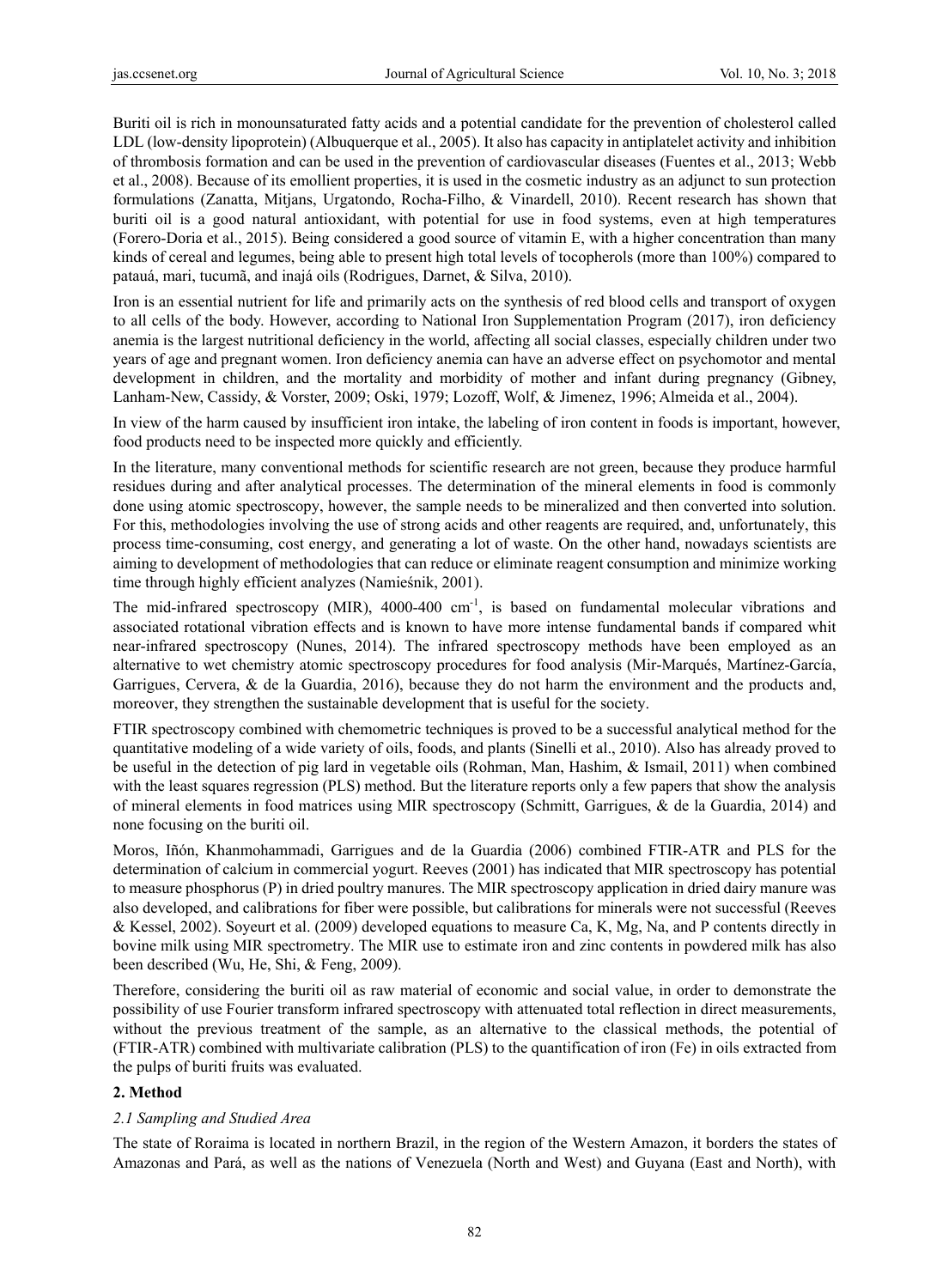latitude: 1°20′05.1″ N and longitude: 61°18′11.6″ W. It is a region divided into 15 municipalities that covers a surface area of about  $225000 \text{ km}^2$ .

A total of 25 samplings of fruit of the moriche palm were obtained from different regions of the state of Roraima: Mucajaí, Caroebe, Boa Vista, São João da Baliza, and Entre Rios, within a radius of 100 meters from the following locations (lat. 2°33′55.8″ N and long. 61°31′06.8″ W), (lat. 0°45′51.4″ N and long. 59°23′51.8″ W), (lat. 3°24′02.2″ N and long. 60°37′56.9″ W), (lat. 0°56′53.2″ N and long. 59°54′02.9″ W) and (lat. 0°51′27.6″ N and long. 59°37′57.0″ W).

## *2.2 Sample Preparation*

Initially, the pulp of each sample was removed manually, subjected to grinding by a food processor, and was dried in the oven at a controlled temperature of 65 °C for 24 hours. Subsequently, each sample was carefully packaged in filter paper, and was maintained in constant reflux and cycling in the Soxhlet extractor, for 5 hours with 250 mL of ethyl ether (Instituto Adolfo Lutz, 2008). On completion of the extraction, the ethyl ether was recovered and the samples, after being subjected to the rotary vacuum evaporation system, were stored in specific vials with the appropriate numbering.

## *2.3 Acquisition of Spectral Data*

Fourier transform mid-infrared spectroscopy coupled with the attenuated total reflection (ATR) technique was used to collect the infrared spectra of Amazon buriti oil samples. The spectra were recorded using the Fourier transform spectrometer "Spectrum Two FT-IR" (PerkinElmer) coupled to the ATR accessory. A new background spectrum was recorded before each sample and the spectra were recorded in a mid-infrared region  $(4000-450 \text{ cm}^{-1})$  using the nominal 4 cm<sup>-1</sup> recording resolution. About 100 microliters of sample were used. 50 scans were collected for each spectrum. The ATR element was cleaned with ethyl alcohol and dried with soft tissue paper prior to the acquisition of the new spectra.

## *2.4 EDXRF Procedure*

Analysis of the iron (Fe) contents present in the buriti oil was performed by Shimadzu EDXRF-720 energy dispersive X-ray fluorescence spectrometry. The following equipment operating conditions were selected: tube voltage of 15 keV (Na to Sc) and 50 keV (Ti to U) with current in the tube of 184 and 25 μA, respectively; 10 mm collimator; real integration time of 300 s; detector dead time of 40 and 39%, under vacuum and Si (Li) detector cooled with liquid nitrogen. One gram of the sample was packed in a polyethylene cup of 20 mm internal diameter and covered with 6 μm thick polypropylene film (Mylar®).

#### *2.5 Chemometrics Data Treatment*

Partial least squares regression (PLS) is probably the most widely used multivariate calibration method in chemometrics (Kowalski, 1984; Næs, Isaksson, Fearn, & Davies, 2002). It is commonly used in quantitative spectroscopy to correlate spectroscopic data (X) with related physical and chemical data (Y). In PLS, the decomposition of X during regression is guided by the variation in Y: the covariance explained between X and Y is maximized, so that the variation in X directly correlated with Y is extracted.

PLS is based on latent variables and, therefore, can handle highly collinear spectroscopic data in contrast to MLR (Massart, Vandeginste, Deming, Michotte, & Kaufman, 1988). The linear model between the vector  $Y_c$ , containing the centered reference data, and the matrix  $X_c$ , containing the centered spectral data, can be described by:

$$
Y_c = X_c b + e \tag{1}
$$

where, b is a vector that contains the regression coefficients to be determined during the calibration, and e is the residue. In order to obtain a good estimation of b, the PLS model needs to be calibrated on samples that span the variation in Y well and in general are representative of the future samples.

Models for the estimation of iron contents in the Amazon buriti oil using its spectral measurements were performed with PLS regression. A definite PLS calibration model was constructed, using full cross-validation, employing the data of the selected samples and selected variables. Constructed model was used to predict the iron values for five samples (validation samples), using their spectral data (external validation). All data manipulation cited was done using The Unscrambler 9.2 software.

#### **3. Results and Discussion**

#### *3.1 MIR Spectra*

Figure 1 shows the raw FTIR-ATR spectrum (4000-450 cm<sup>-1</sup>) of buriti oil. Can be observed that all spectrum is dominated by some peaks, the vibration at 3005 cm<sup>-1</sup> is assigned as CH stretching, related to  $=C-H$  bonding. In the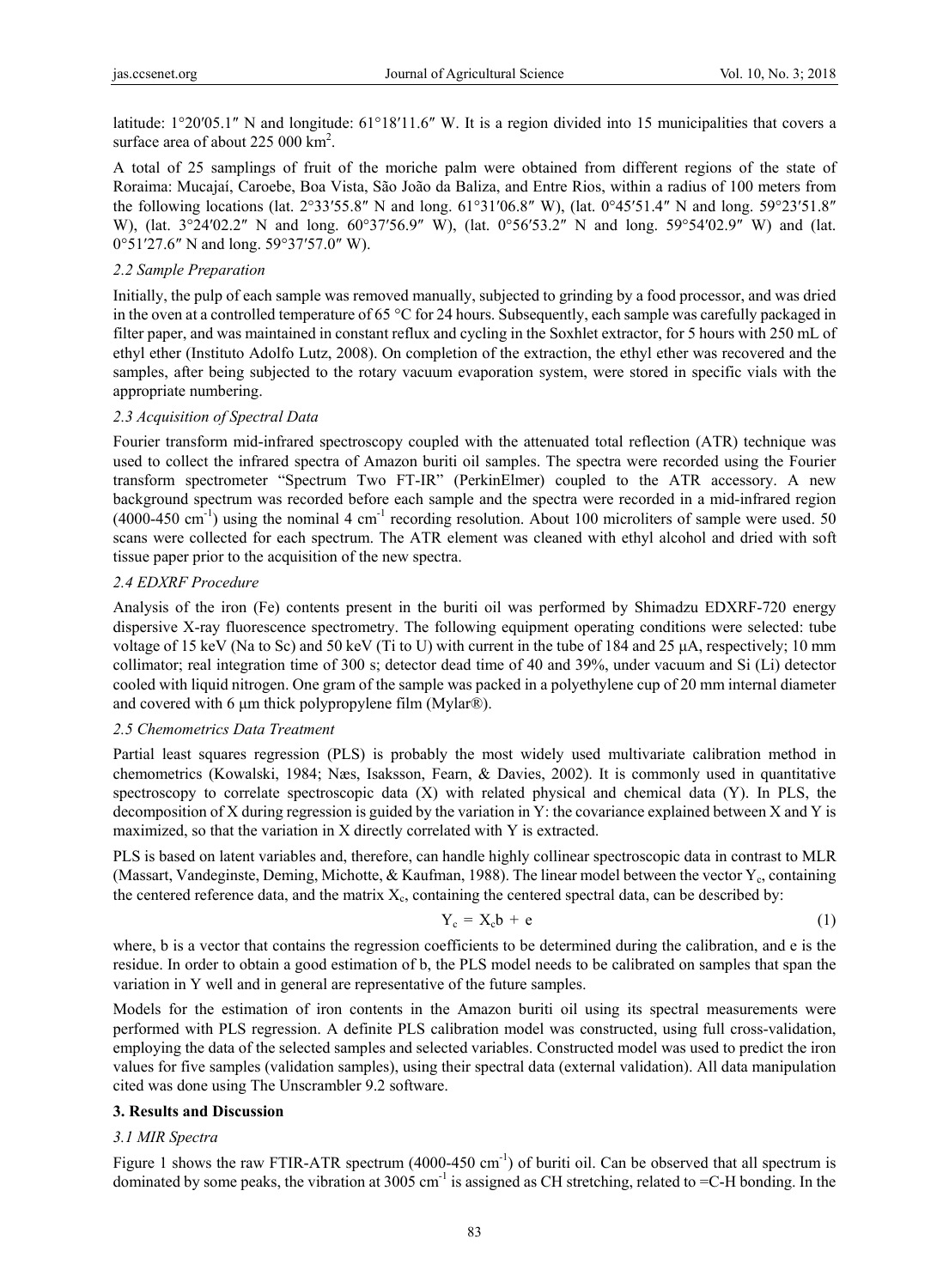range between 2960 and 2840 cm<sup>-1</sup>, characteristic peaks of compounds with high triglycerides and fatty acids concentration, are assigned to C-H stretching of methyl (CH<sub>3</sub>) and methylene (CH<sub>2</sub>) groups. The main peak at 1744  $\text{cm}^{-1}$  arises from C=O stretching vibrations, and this peak is associated with the triglyceride ester-linkage (COOR) band and the C=O absorption with free fatty acid present in buriti oil.

It's important to highlight that although the literature does not point a specific absorption band in the infrared region for iron and other minerals, recent works, using whole spectral bands or symmetric division of the spectrum, have shown success for the quantification of these components in food using infrared spectroscopy combined with chemometric tools (Maarschalkerweerd & Husted, 2015; Mir-Marqués et al., 2016; Schmitt et al., 2014).

Probably these indirect quantifications in the infrared region have been possible because mineral components can directly affect the shape and position of bands of other molecules due to their interactions (electrostatic and/or chelates) with certain functional groups, such as organic compounds, organic salts, hydrates and others (González-Martín, Hernandez-Hierro, Revilla, Vivar-Quintana, & Ortega, 2011; Sauvage, Frank, Stearne, & Millikan, 2002; Mir-Marqués et al., 2016; Schmitt et al., 2014).



Figure 1. FTIR spectrum (4000-450 cm<sup>-1</sup>) of Amazon buriti (*Mauritia flexuosa*) oil

### 3.2 PLS Models and Validation

To minimize the effects caused by the difficulty of obtaining an ideal spectrum, or spectra without undesirable random or systematic variations of different origins, mathematical pre-treatments in the spectral data were performed: standard normal variate (SNV), multiplicative scatter correction (MSC), and extended multiplicative scatter correction (EMSC) to reduce and/or remove multiplicative interference or scatter effects, that are physical phenomena caused by particle size; smoothing processes were performed by a moving average; the first and second derivative of Savitzky-Golay were applied, because it has the ability to remove additive and multiplicative effects on the spectra, the first derivative removes only the baseline; the second derivative removes both the baseline and linear trend.

The number of latent variables (LVs) used to construct the PLS model was determined by full cross-validation. The ideal number of LVs is given by the minimum of the root mean square error of cross-validation (RMSECV) value. The PLS model was evaluated by the average accuracy (RMSECV) and root mean square error of prediction (RMSEP), coefficients of determination for the calibration set  $(Re<sup>2</sup>)$  and prediction set  $(Rp<sup>2</sup>)$ .

The complete set of spectral data was divided into two independent sets, calibration and validation, with 20 and 5 samples, respectively. For the regression models using PLS method, the number of LVs was defined through cross-validation using the calibration samples set. For the selection of the optimum number of LV, several parameters, such as the predicted residual error sum of squares (PRESS), root mean square error of cross-validation (RMSECV), and X and Y explained variances were evaluated.

The model that presented the lowest PRESS of validation was constructed with four latent variables, as indicated in the graph shown in Figure 2.

It is observed that the PRESS of internal validation decreases with the increase of the complexity of the model, that is, with the increase in the number of LVs used. This behavior was also observed in relation to the models constructed using a number of LVs of less than 3 and greater than 5, indicating that 4 is the optimal number of LVs to be considered in the models.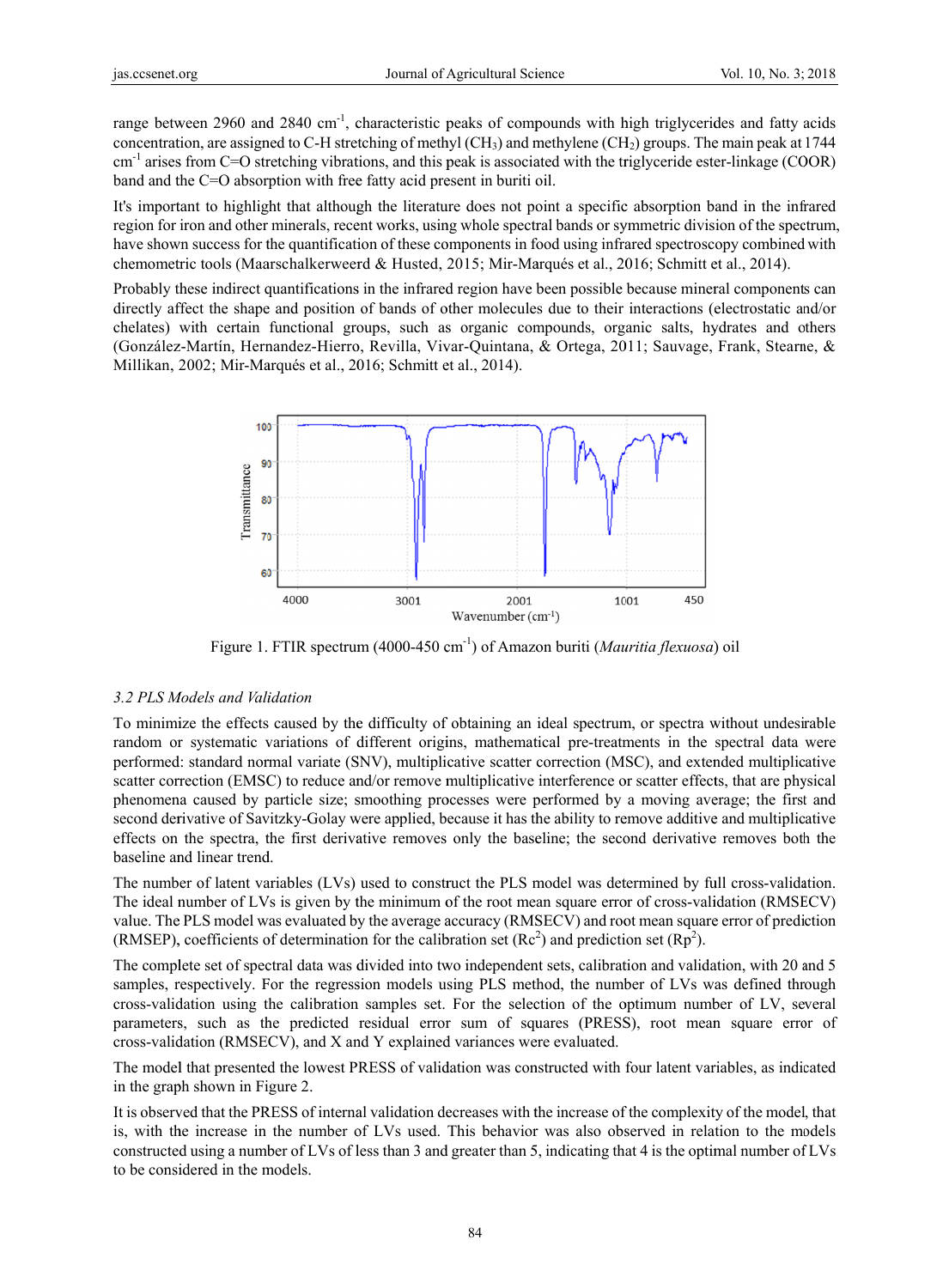

Figure 2. PRESS vs number of latent variables on the PLS calibration model

Table 1. FTIR-ATR modeling results of the estimative of iron obtained by different pre-treatment methods

| Spectral data |        | Calibration sets |        | Prediction sets |  |
|---------------|--------|------------------|--------|-----------------|--|
|               | $Rc^2$ | <b>RMSEC</b>     | $Rp^2$ | <b>RMSEP</b>    |  |
| Raw           | 0.9974 | 0.6280           | 0.9958 | 0.8084          |  |
| <b>SNV</b>    | 0.9966 | 0.7227           | 0.9921 | 0.8723          |  |
| <b>MSC</b>    | 0.9965 | 0.7238           | 0.9924 | 0.8812          |  |
| <b>EMSC</b>   | 0.9966 | 0.7217           | 0.9926 | 0.8765          |  |
| 1st derivate  | 0.9940 | 1.2677           | 0.9892 | 1.4365          |  |
| 2nd derivate  | 0.9952 | 1.4321           | 0.9903 | 1.6517          |  |
| $MV=5$        | 0.9974 | 0.6277           | 0.9954 | 0.8176          |  |
| $MV=10$       | 0.9974 | 0.6274           | 0.9965 | 0.8067          |  |

*Note.* RMSECV = root mean square error of cross-validation;  $RMSEP$  = root mean square error of prediction;  $Re<sup>2</sup>$  = coefficients of determination for the calibration set;  $Rp<sup>2</sup>$  = coefficients of determination for the prediction set; SNV = standard normal variate; MSC = multiplicative scatter correction, EMSC = extended multiplicative scatter correction;  $MV = moving average$ .

Table 1 shows the PLS modeling results of the pre-processed ATR full-spectrum of estimative of iron for 4 LVs. Compared with the original data, the determination coefficients  $(R^2)$  of the MSC, EMSC, and SNV-processed spectrum models decreases and the root mean square error increased. After applied smoothing processes by a moving average with 5 and 10 windows, the RMSEC is decreased and R<sup>2</sup> increased.

The absorbance data of all the training sets were obtained at 4000-450 cm<sup>-1</sup>. The correlation data of PLS model, in Figure 3, shows the good performance of the PLS model, indicated by the coefficient of determination  $(R^2)$  higher than 0.99 and by the low RMSEC value.

Figure 3 shows the good correlation between the values of the iron content of the sample set and the experimental values EDXRF verified for the 20 samples used in the FTIR-ATR calibration set. Despite the low number of samples, the calibration curve was robust, since the collection covered a large territorial area with different phytoecologies, and considered a wide variability of iron concentration in the samples. Therefore, a set of representative and non-biased samples.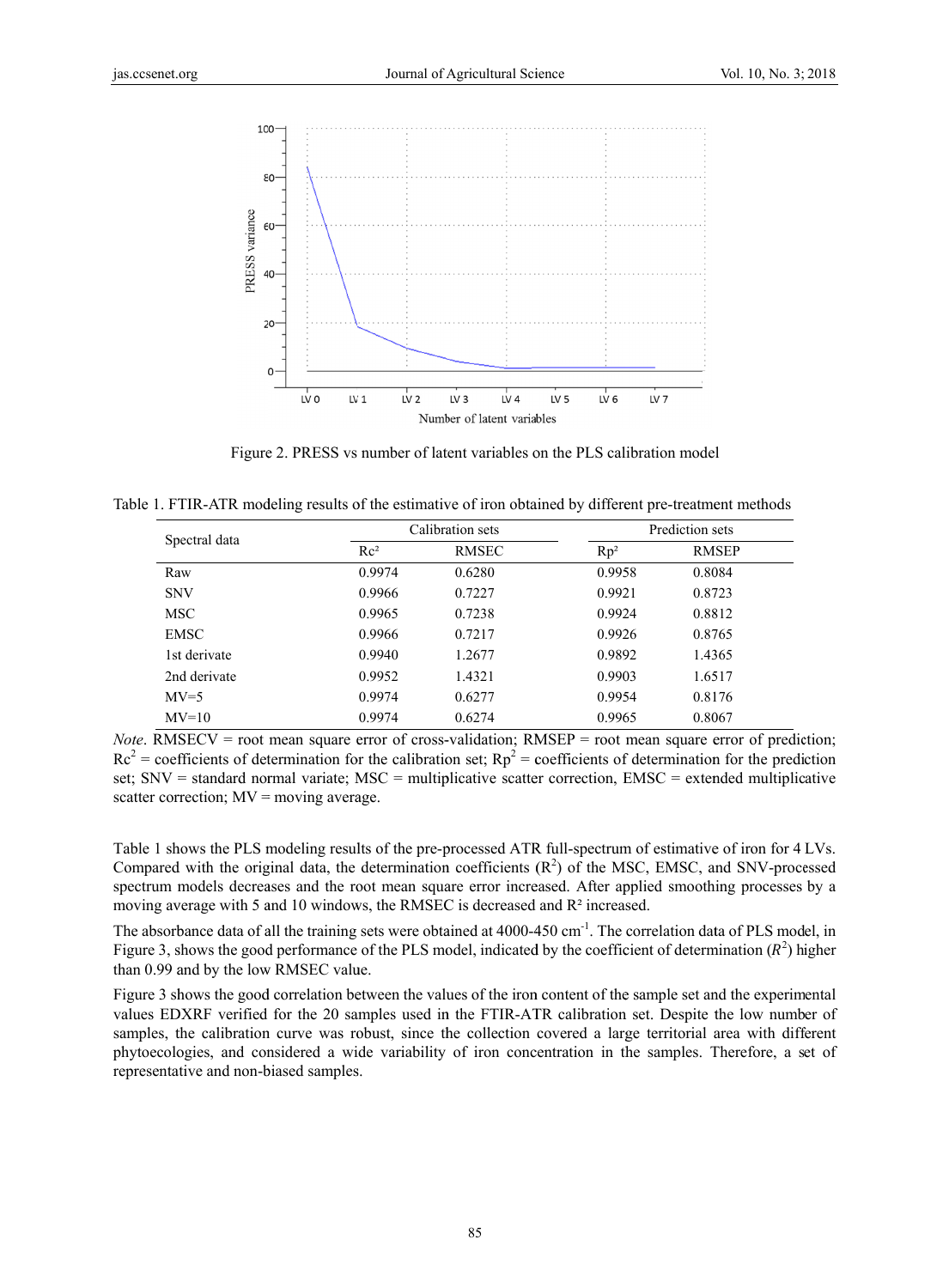

Figure 3. Scatter plot showing the correlation between the measured reference (in ppm) and predicted FTIR-ATR in the calibration set using PLS model

The low dispersion of the forecast values around the curve reveals a good predictive ability of the model. Through the same graph, it is possible to verify the high correlation between the values predicted by the proposed model and its reference values (accuracy), evidencing the absence of systematic errors in the results.

It is observed that the entire spectrum presents better results without pre-processing with a slight improvement after applying a moving average to 10 windows. The model developed through the calibration samples used was validated by external validation (5 samples).

Table 2 shows, for comparative purposes, the experimental values and the predicted values by FTIR-ATR in ppm. We can say that the oil of buriti is a good source of iron, since the values ranged from  $6.5-26.0$  mg/kg, and second Azevedo and Chasin (2003), and Gibney et al. (2009), the daily intake of iron recommended for children is (7-10 mg), teenage boys (8-11 mg), adult men 8 mg, teenage girls 8-15 mg, adult women 8-18 mg and pregnant women 27 mg, and can be supplied with a balanced diet. The mean relative errors between the chemometric method and the reference method were less than  $\pm 7\%$ , the smallest error was 1.95% and the biggest error was 6.57%, indicating a good predictability of the iron content by the proposed method for buriti oil samples.

The good result presented in this paper supports the possibility that the technique employed has potential to be used as a routine method in food quality laboratories, because can replace the traditional minerals analysis techniques that are time-consuming, degrade samples, and generate laboratory residues.

Therefore, we encourage unpublished studies aimed at the extraction and determination of iron-containing metalloproteins in buriti oil to investigate the percentage of iron present in each protein, in order to study the spectral absorption band of the metalloprotein responsible for the highest concentration of iron, since this could allow the development of calibration and prediction models using smaller (specific) spectral bands, capable of optimizing the evolution of new equipment dedicated to the determination of iron in vegetable oil.

| $\mathbf{r}$ and $\mathbf{r}$ are computed to the computation of the control with vertex interests (in point) |              |               |               |               |              |  |  |
|---------------------------------------------------------------------------------------------------------------|--------------|---------------|---------------|---------------|--------------|--|--|
| Sample                                                                                                        |              |               |               |               |              |  |  |
| Predicted 1                                                                                                   | 6.581        | 12.714        | 26 054        | 25.003        | 6.601        |  |  |
| Reference(SD)                                                                                                 | 6.175(0.385) | 12.471(0.580) | 24.780(0.967) | 25.878(1.195) | 6.374(0.392) |  |  |

Table 2. Comparative of experimental values and expected mean values (in ppm)

#### 4. Conclusion

This study investigated the potential of Fourier transforms mid-infrared spectroscopy coupled with attenuated total reflection, combined with PLS chemometric technique to predict the iron content in buriti oil as an alternative method to the classic methods of analysis. The predicted models have enabled good results in the estimation of iron contents in buriti oil, fruit of the moriche palm (Mauritia flexuosa) from the Amazon region,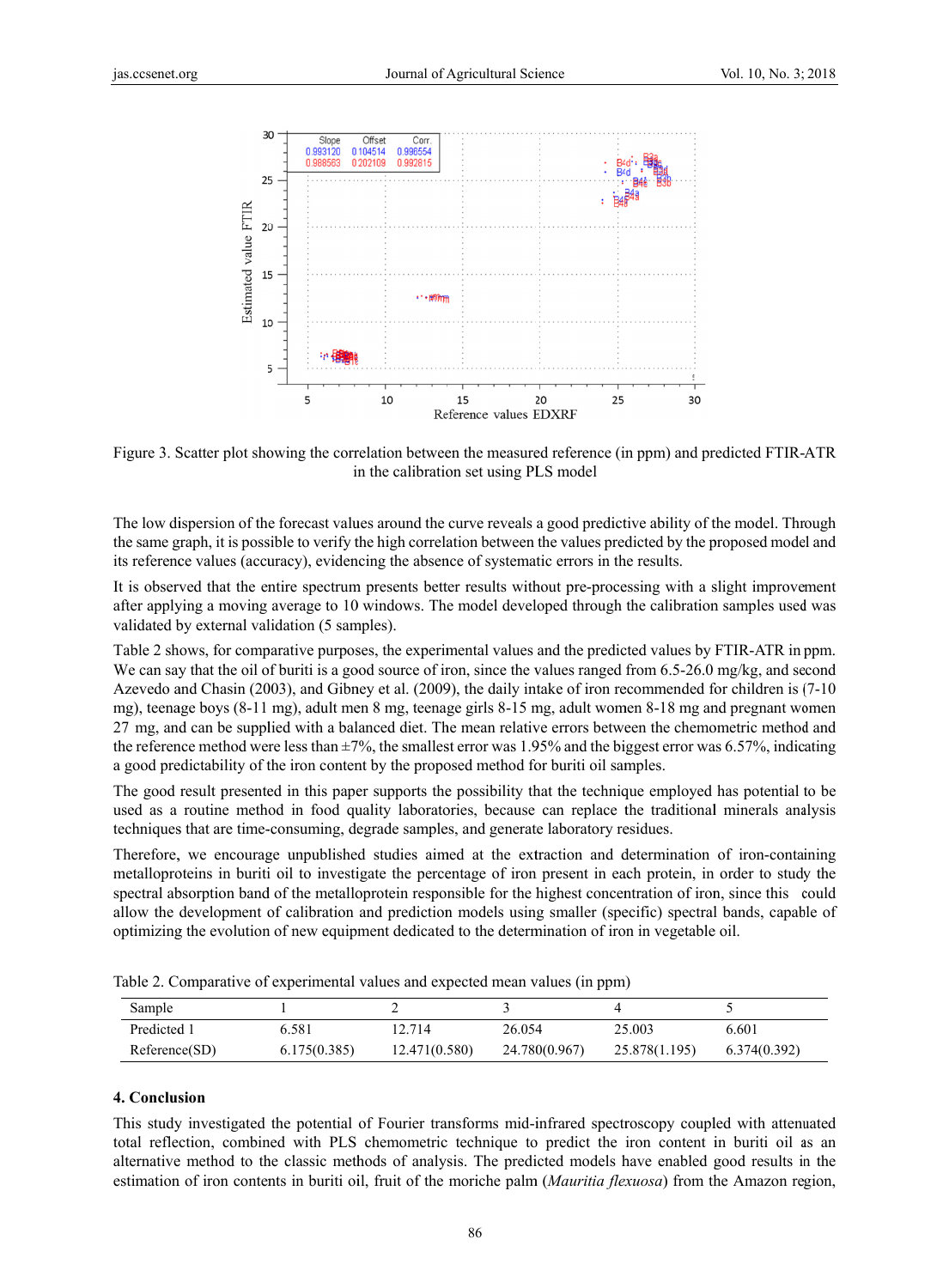with mean relative errors less than  $\pm 7\%$ . The methodology used showed in agreement to the concepts of the green method because it did not use reagents that are harmful to the environment or operator and it enabled fast and efficient analysis with minimal manipulation of the sample.

#### **References**

- Albuquerque, M. L., Guedes, I., Alcantara Jr., P., Moreira, S. G., Barbosa Neto, N. M., Correa, D. S., & Zilio, S. C. (2005). Characterization of buriti (*Mauritia flexuosa* L.) oil by absorption and emission spectroscopies. *Journal of the Brazilian Chemical Society, 16*(6), 1113-1117. https://doi.org/10.1590/S0103-50532005000 700004
- Almeida, C. A. N., Ricco, R. G., Del Ciampo, L. A., Souza, A. M., Pinho, A. P., & Oliveira, J. E. D. (2004). Fatores associados a anemia por deficiência de ferro em crianças pré-escolares brasileiras. *Jornal de Pediatria, 80*(3), 229-234. https://doi.org/10.2223/1188
- Azevedo, F. A., & Chasin, A. A. M. (2003). *Metais e gerenciamento da toxidade* (1st ed.). São Paulo, SP: Atheneu.
- Ferreira, E., Lucien, V., Amaral, A. S., & Silveira, C. S. (2008). Caracterização físico-química do fruto e do óleo extraído de tucumã (*Astrocaryum vulgare* Mart). *Alimentos e Nutrição Araraquara, 19*(4), 427-433. Retrieved from http://serv-bib.fcfar.unesp.br/seer/index.php/alimentos/article/viewFile/652/548
- Forero-Doria, O., Gallego, J., Valdes, O., Pinzon-Topal, C., Santos, L. S., & Guzmán, L. (2015). Relationship between oxidative stability and antioxidant activity of oil extracted from the peel of *Mauritia flexuosa* fruits. *Journal of Thermal Analysis and Calorimetry, 123*(3), 2173-2178. https://doi.org/10.1007/s10973- 015-4822-7
- Fuentes, E., Rodriguez-Pérez, W., Guzman, L., Alarcón, M., Navarrete, S., Forero-Doria, O., & Palomo, I. (2013). *Mauritia flexuosa* presents *in vitro* and *in vivo* antiplatelet and antithrombotic activities. *Journal Evidence-Based Complementary and Alternative Medicine, 2013*, Article ID 653257. https://doi.org/ 10.1155/2013/653257
- Gibney, M. J., Lanham-New, S. A., Cassidy, A., & Vorster, H. H. (2009). *Introduction to Human Nutrition* (2nd ed.). Chichester, UK: John Wiley & Sons.
- Gilmore, M. P., Endress, B. A., & Horn, C. M. (2013). The socio-cultural importance of *Mauritia flexuosa* palm swamps (aguajales) and implications for multi-use management in two Maijuna communities of the Peruvian Amazon. *Journal of Ethnobiology and Ethnomedicine, 9*, 1-23. https://doi.org/10.1186/1746-4269-9-29
- González-Martín, I., Hernandez-Hierro, J. M., Revilla, I., Vivar-Quintana, A. M., & Ortega, I. L. (2011). The mineral composition (Ca, P, Mg, K, Na) in cheeses (cow's, ewe's and goat's) with different ripening times using near infrared spectroscopy with a fibre-optic probe. *Food Chemistry, 127*(1), 147-152. https://doi.org/10.1016/j.foodchem.2010.12.114
- Instituto Adolfo Lutz. (2008). *Métodos físico-químicos para análise de alimentos*. São Paulo, SP: Instituto Adolfo Lutz.
- Kowalski, B. R. (1984). *Chemometrics: Mathematics and Statistics in Chemistry*. Springer, Dordrecht. https://doi.org/10.1007/ 978-94-017-1026-8
- Lozoff, B., Wolf, A. W., & Jimenez, E. (1996). Iron-deficiency anemia and infant development: Effects of extended oral iron therapy. *The Journal of Pediatrics, 129*(3), 382-389. https://doi.org/10.1016/S0022- 3476(96)70070-7
- Maarschalkerweerd, M. V., & Husted, S. (2015). Recent developments in fast spectroscopy for plant mineral analysis. *Frontiers in Plant Science, 169*(6), 1-14. https://doi.org/10.3389/fpls.2015.00169
- Massart, D. L., Vandeginste, B. G., Deming, S. N., Michotte, Y., & Kaufman, L. (1988). *Chemometrics: A Textbook* (1st ed.). Amsterdam, The Netherlands: Elsevier.
- Mir-Marqués, A., Martínez-García, M., Garrigues, S., Cervera, M. L., & de la Guardia, M. (2016). Green direct determination of mineral elements in artichokes by infrared spectroscopy and X-ray fluorescence*. Food Chemistry, 196*, 1023-1030. https://doi.org/10.1016/j.foodchem.2015.10.048
- Moros, J., Iñón, F. A., Khanmohammadi, M., Garrigues, S., & de la Guardia, M. (2006). Evaluation of the application of attenuated total reflectance-Fourier transform infrared spectrometry (ATR-FTIR) and chemometrics to the determination of nutritional parameters of yogurt samples. *Analytical and Bioanalytical Chemistry, 385*(4), 708-715. https://doi.org/10.1007/s00216-006-0418-1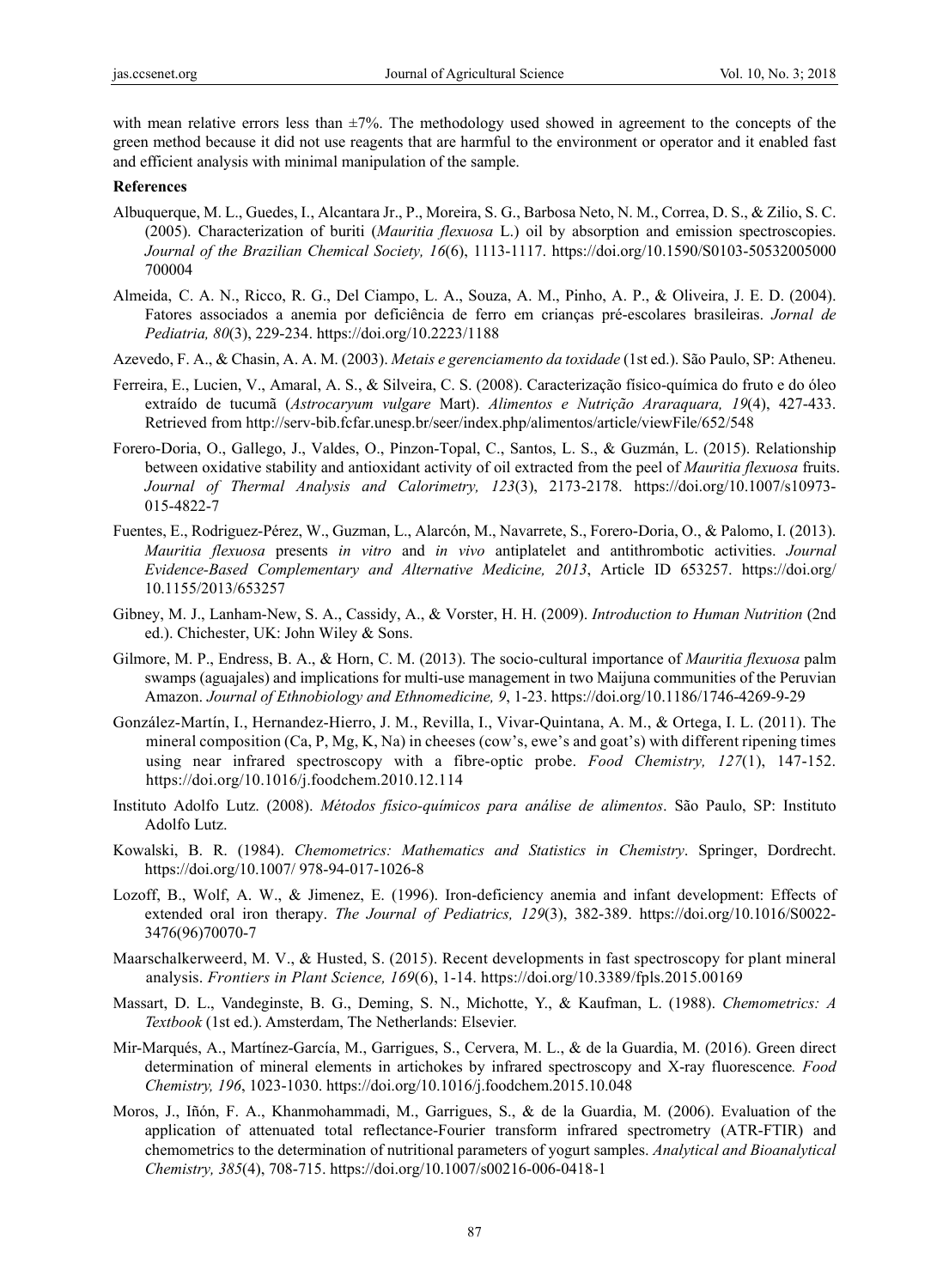- Næs, T., Isaksson, T., Fearn, T., & Davies, T. (2002). *A User-Friendly Guide to Multivariate Calibration and Classification*. Chichester, UK: NIR Publications.
- Namieśnik, J. (2001). Green analytical chemistry—Some remarks. *Journal of Separation Science, 24*, 151-153. https://doi.org/10.1002/1615-9314(20010201)24:2<151::AID-JSSC151>3.0.CO;2-4
- National Iron Supplementation Program. (2017). In *Coordenação Geral da Política de Alimentação e Nutrição*. Retrieved August 25, 2017 from http://nutricao.saude.gov.br/mn/ferro/ferro\_programa\_info\_geral.php
- Nunes, C. A. (2014). Review: vibrational spectroscopy and chemometrics to assess authenticity, adulteration and intrinsic quality parameters of edible oils and fats. *Food Research International, 60*, 255-261. https://doi.org/10.1016/j.foodres.2013.08.041
- Oski, F. A. (1979). The nonhematologic manifestations of iron deficiency. *American Journal of Diseases of Children, 133*(3), 315-322. https://doi.org/10.1001/archpedi.1979.02130030091017
- Padoch, C., Ayres, J. M., Pinedo-Vasquez, M., & Henderson, A. (1999). *Várzea: diversity, development, and conservation of Amazonia's whitewater floodplains*. New York, NY: The New York Botanical Garden Press.
- Reeves, J. B. (2001). Near-versus mid-infrared diffuse reflectance spectroscopy for determination of minerals in dried poultry manure. *Poultry Science, 80*(10), 1437-1443. https://doi.org/10.1093/ps/80.10.1437
- Reeves, J. B., & Kessel, J. S. (2002). Near-versus mid-infrared diffuse reflectance spectroscopy for the analysis of dried dairy manures. *Journal of Near Infrared Spectroscopy, 10*, 93-101. https://doi.org/10.1255/jnirs.326
- Ribeiro, G. H. (2010). *Desenvolvimento de modelos alométricos para estimar biomassa e carbono de mudas de espécies arbóreas, em áreas atingidas por tempestade de vento em Manaus* (Master's thesis, National Research Institute of the Amazon, Manaus, Brazil). Retrieved from http://bdtd.inpa.gov.br/bitstream/tede /1095/1/Dissertacao\_Gabriel\_Ribeiro.pdf
- Rodrigues, A. M., Darnet, S., & Silva, L. H. (2010). Fatty acid profiles and tocopherol contents of buriti (*Mauritia flexuosa*), patawa (*Oenocarpus bataua*), tucuma (*Astrocaryum vulgare*), mari (*Poraqueiba paraensis*) and inaja (*Maximiliana maripa*) fruits. *Journal of the Brazilian Chemical Society, 21*(10), 2000-2004. https://doi.org/10.1590/S0103-50532010001000028
- Rohman, A., Man, Y. B. C., Hashim, P., & Ismail, A. (2011). FTIR spectroscopy combined with chemometrics for analysis of lard adulteration in some vegetable oils. *CyTA-Journal Food, 9*(2), 96-101. https://doi.org/ 10.1080/19476331003774639
- Santos, M. F., Alves, R. E., & Roca, M. (2015). Carotenoid composition in oils obtained from Amazonian palms fruits. *Grasas y Aceites, 66*(3), 86-93. https://doi.org/10.3989/gya.1062142
- Sauvage, L., Frank, D., Stearne, J., & Millikan, M. B. (2002). Trace metal studies of selected white wines: An alternative approach. *Analytica Chimica Acta, 458*(1), 223-230. https://doi.org/10.1016/S0003-2670 (01)01607-5
- Schmitt, S., Garrigues, S., & de la Guardia, M. (2014). Determination of the mineral composition of foods by infrared spectroscopy: A review of a green alternative. *Journal Critical Reviews in Analytical Chemistry, 44*(2), 186-197. https://doi.org/10.1080/10408347.2013.835695
- Sinelli, N., Casale, M., Egidio, V., Oliveri, P., Bassi, D., Tura, D., & Casiraghi, E. (2010). Varietal discrimination of extra virgin olive oils by near and mid infrared spectroscopy. *Food Research International, 43*(8), 2126-2131. https://doi.org/10.1016/j.foodres.2010.07.019
- Soyeurt, H., Bruwier, D., Romnee, J. M., Gengler, N., Bertozzi, C., Veselko, D., & Dardenne, P. (2009). Potential estimation of major mineral contents in cow milk using mid-infrared spectrometry. *Journal of Dairy Science, 92*(6), 2444-2454. https://doi.org/10.3168/jds.2008-1734
- Webb, A. J., Patel, N., Loukogeorgakis, S., Okorie, M., Aboud, Z., Misra, S., … Ahluwalia, A. (2008). Acute blood pressure lowering, vasoprotective, and antiplatelet properties of dietary nitrate via bioconversion to nitrite. *Hypertension, 51*(3), 784-790. https://doi.org/10.1161/hypertensionaha.107.103523
- Wu, D., He, Y., Shi, J., & Feng, S. (2009). Exploring near and mid-infrared spectroscopy to predict trace iron and zinc contents in powdered milk. *Journal of Agricultural and Food Chemistry, 57*(5), 1697-1704. https://doi.org/10.1021/jf8030343